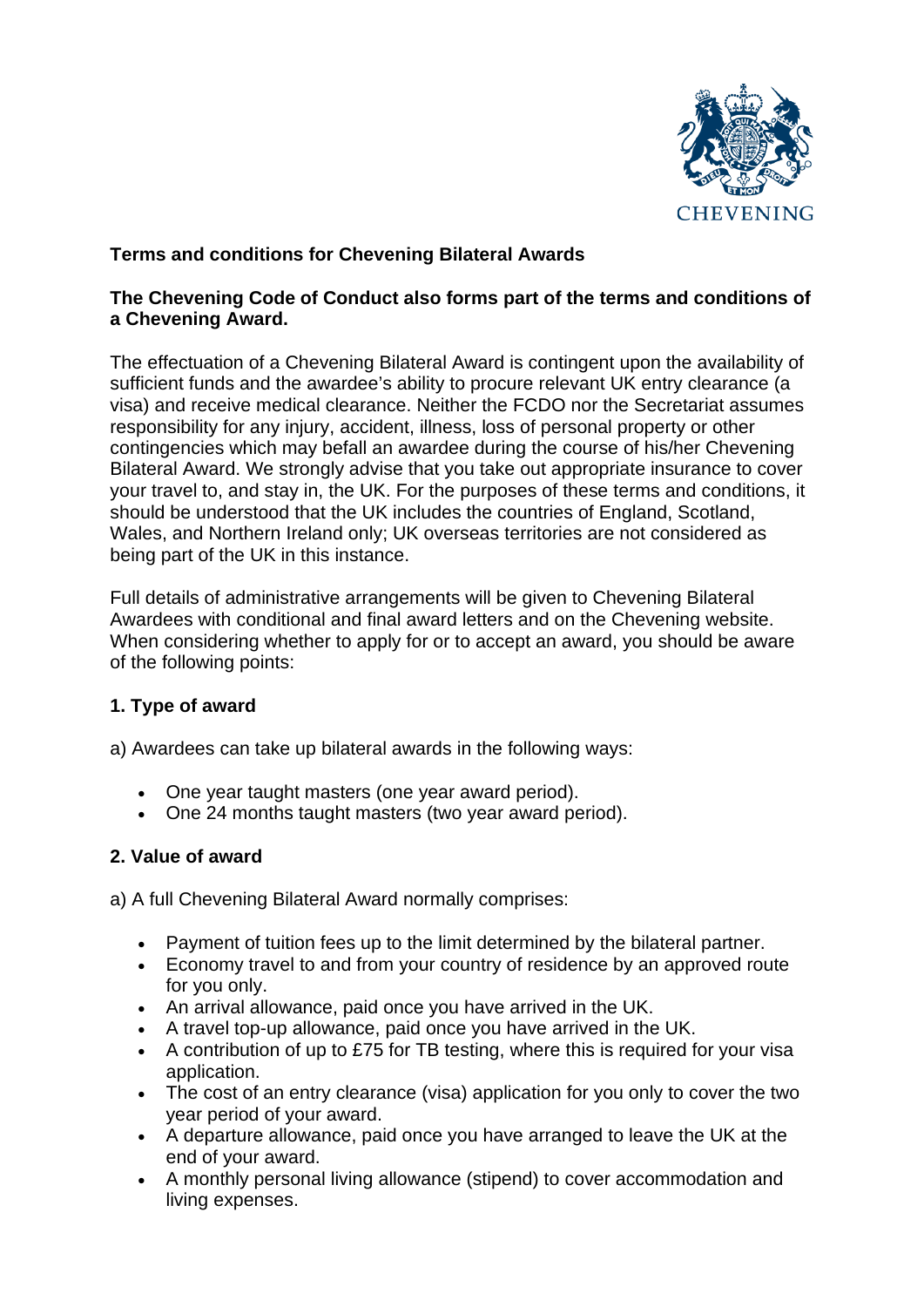- o The monthly stipend will depend on your government-grade and whether you are studying inside or outside of London.
- o These rates are subject to annual review.
- $\circ$  Stipend payments will be made to you on or around the 21<sup>st</sup> of the month for the following full month.
- o Where your course starts or ends partway through the month, the stipend for that month will be adjusted as appropriate.

#### **2.1. Changes to the value of an award**

a) The value of your award will differ from the above in the following circumstances:

- Where your tuition fee is subject to a cap, you will be liable for any remaining fees.
- You are offered an award to study an MBA. The Chevening contribution to the tuition fee is capped at £22,000. Universities may contribute up to 20% towards the cap of £22,000. You will be expected to fund the difference. You may be required to demonstrate that you hold sufficient funding to cover the remaining tuition fee costs.
- The FCDO reserves the right to reduce a Chevening Bilateral Award or withdraw an award in instances where awardees are beneficiaries of other significant awards, bursaries, prizes or earned income.
- All universities are expected to cover at least 20% of the cost of your tuition fees. In cases where a university is unable or refuses to provide such funding, the FCDO reserves the right to withdraw the placement and send you to your next preferred choice. Alternatively, you may wish to cover the 20% amount yourself in which case we can continue with the placement at that university. Where this situation arises your programme officer will discuss the options with you.

## **3. Tenure of a Chevening Bilateral Award**

a) A Chevening Bilateral Award will be for the length of the awardee's official period of leave but will last no longer than 24 months.

b) Each two-year period will be confirmed to the Secretariat by the relevant British embassy or high commission. Late arrival to the UK will not result in the award period being extended.

c) An award period will end on the final day of the 24-month period or when the awardee leaves the UK for the final time, whichever is the earlier.

d) An award period may also end where an awardee has not been able to demonstrate academic progression and is, therefore, unable to take up the second year of study.

e) The dates of the award period will be confirmed in the Final Award Letter which you will receive from the British embassy or high commission.

f) Chevening Bilateral Awards may not be extended beyond 24 months unless there are exceptional circumstances. Exceptions will only be granted by the FCDO if the time is necessary for you to complete your current Master's course and there are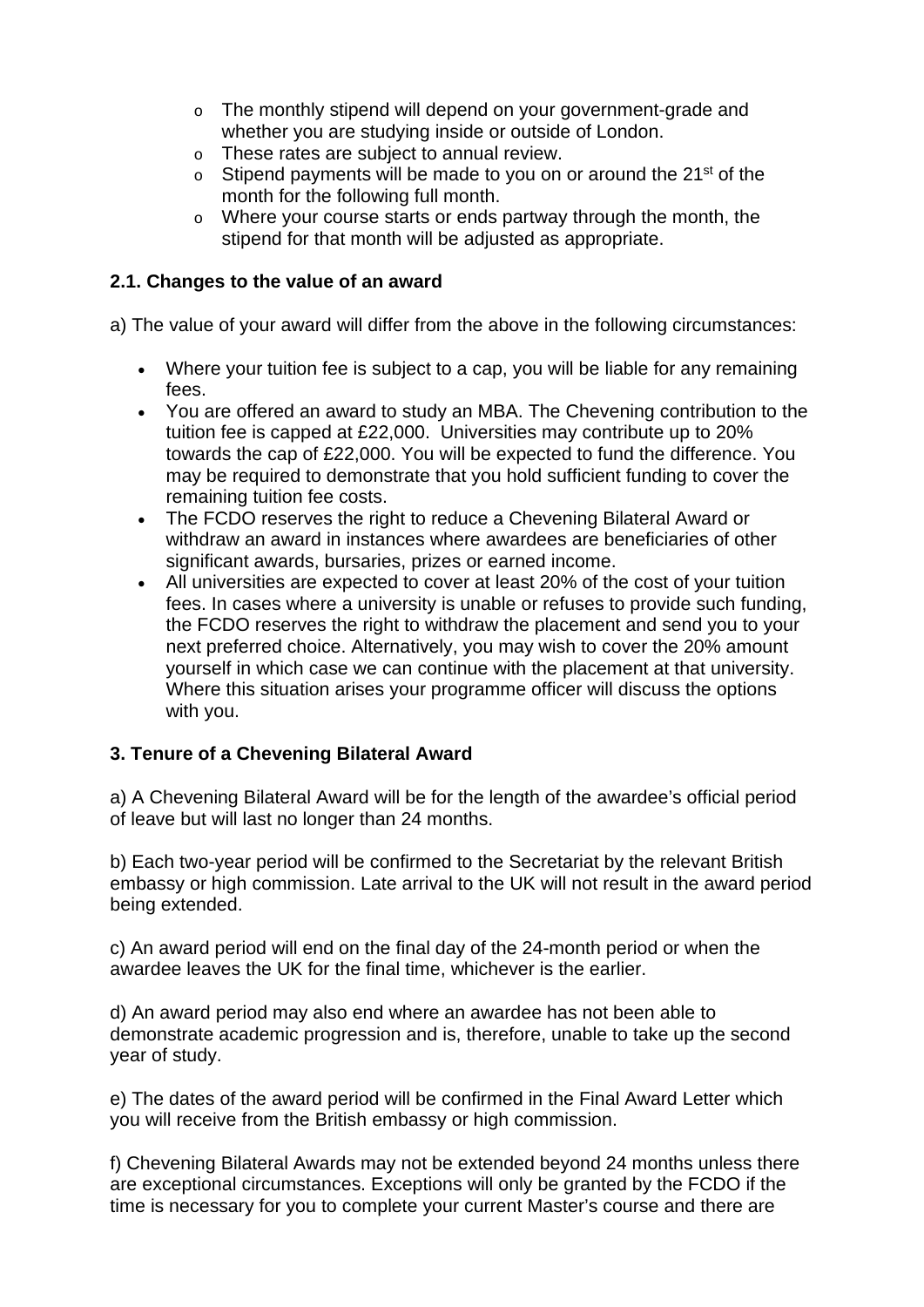strong academic or welfare reasons to support this. All extensions are subject to the availability of funds and you should not assume that extensions will be granted.

## **4. Funding additional to a Chevening Award**

a) You must not accept any other form of publicly-funded award during your award and should not normally accept additional funding for purposes already covered by Chevening.

b) You must disclose on your application form whether you have applied, or intend to apply, for any other scholarships or awards.

c) Where you are considering applying for or are offered additional funding after you have been selected, you must disclose this to your programme officer as soon as possible.

d) You may retain funding or other benefits not specifically covered by your Chevening Bilateral Award and you may continue to be in receipt of a salary from your past employer during your award.

e) The right is reserved to abate Chevening Bilateral Awards in instances where you are a beneficiary of other significant awards, prizes or earned income.

f) You are not barred from taking part-time employment while in the UK but should not accept employment or internship opportunities unless agreed with the Secretariat.

g) You must comply with the employment conditions of your visa, university/college regulations, and the conditions of your award.

h) You should remember that your academic studies are of paramount importance and should be given due priority.

i) In certain circumstances, you may be in receipt of additional funding originating from either abroad or from within the UK during your Chevening Bilateral Award. If you are in the UK, in such cases the following rules will apply:

- Extra income up to an including £3,000 over a 12 month period, will not be subject to a deduction.
- Extra income in excess of £3,000 and up to and including £7,000 will result in a £250 deduction in monthly stipend.
- Extra income in excess of £7,000 and up to and including £10,000 will result in a reduction to half stipend rate.
- Extra income in excess of £10,000 will NOT generally be allowed unless such funding is to cover an awardee's contribution where an award is subject to a fee cap or is a partial award.

## **5. Keeping your contact details up to date**

a) You must ensure that the Secretariat has up to date contact details for you, including a UK address and email and an overseas address and email at the end of the award.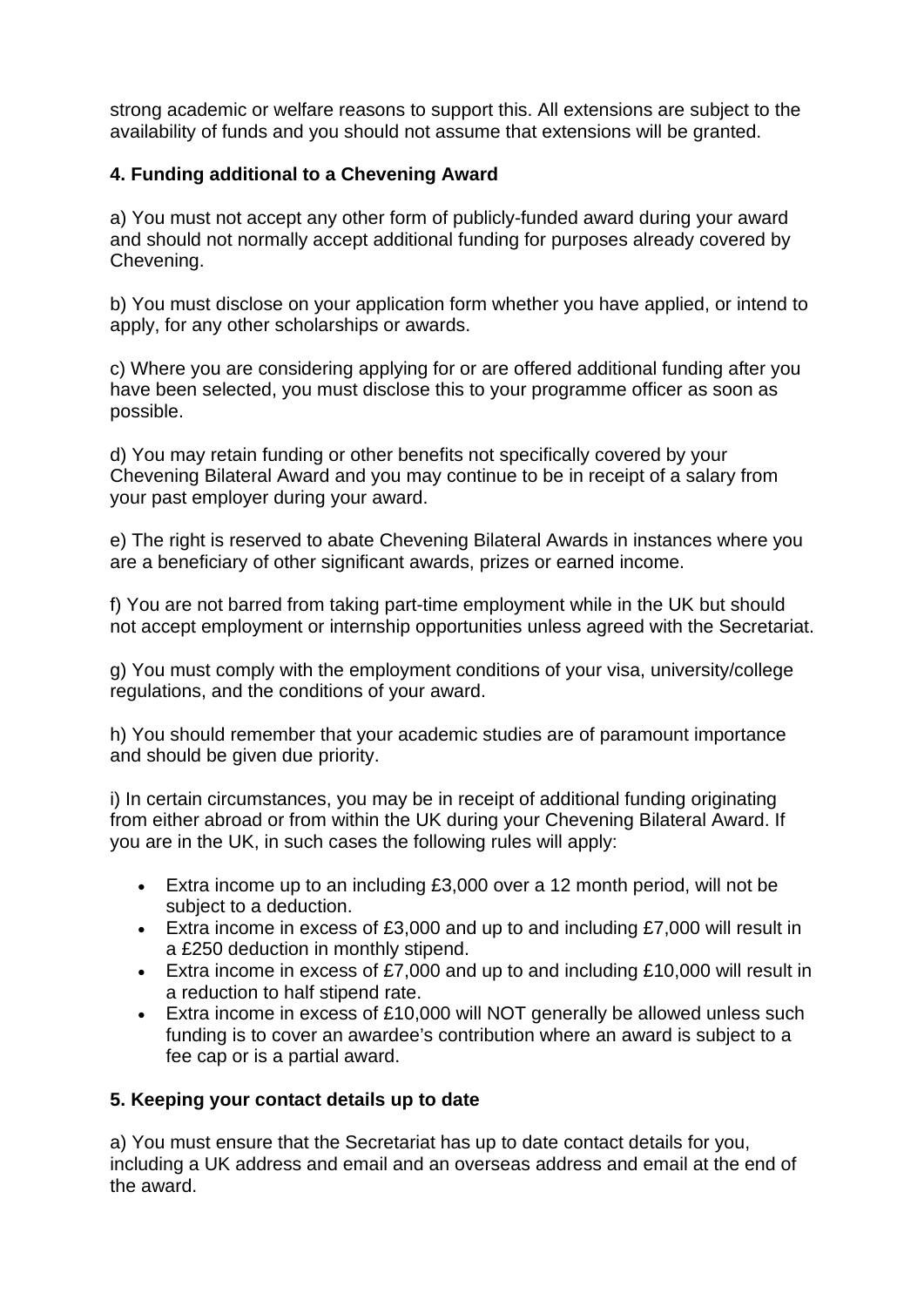b) You must keep in touch with the Chevening Secretariat during the term of your award and, in particular, keep your programme officer informed if you:

- Change your address, even temporarily.
- Change your marital status.
- Suffer any injury, illness, loss, or damage to your person or property.
- Become involved in any legal action (civil or criminal), actual or threatened.
- Are absent for more than four days at any one time from your place of study.

c) You must return any form or request for information promptly to the Secretariat. If you do not, your stipend may be withheld.

#### **6. Your university and course**

a) You must diligently pursue the course of studies agreed and conform to the rules of any organisation in which you work or study.

b) It is expected that you will dedicate yourself to your studies and successfully pass your Master's degree at the first attempt. Where you are not able to do this Chevening will not pay for any fees associated with resitting exams or resubmitting written work.

c) You must not transfer to any other educational institution.

d) You must not transfer to any other course of study than that confirmed in your Final Award Letter without the express permission of your programme officer. Such requests must be made within two weeks of the course start date and supported by exceptional circumstances. Requests made after this time will not be considered.

#### **7. Travel during an award**

a) The UK is defined as including the countries of England, Scotland, Wales and Northern Ireland. UK overseas territories are not considered as being part of the UK in this instance.

b) Once you have arrived in the UK, you must remain there (except for authorised absences) during your award period.

c) You are not permitted to be outside of the UK for either academic or personal reasons for more than 60 days throughout the entire period of your award, or for more than 30 days in any one year.

d) Where you exceed the 30-day limit in one year, or 60-day limit over two years, your stipend will be suspended until your return.

e) Where you will be absent from the UK, you should notify your programme officer at least two weeks before you intend to travel confirming your destination, the reason for your trip and the length of your intended stay abroad.

f) Absence for any reason in excess of 30 days in one year or 60 days over the two years requires the express permission of your programme officer. You should contact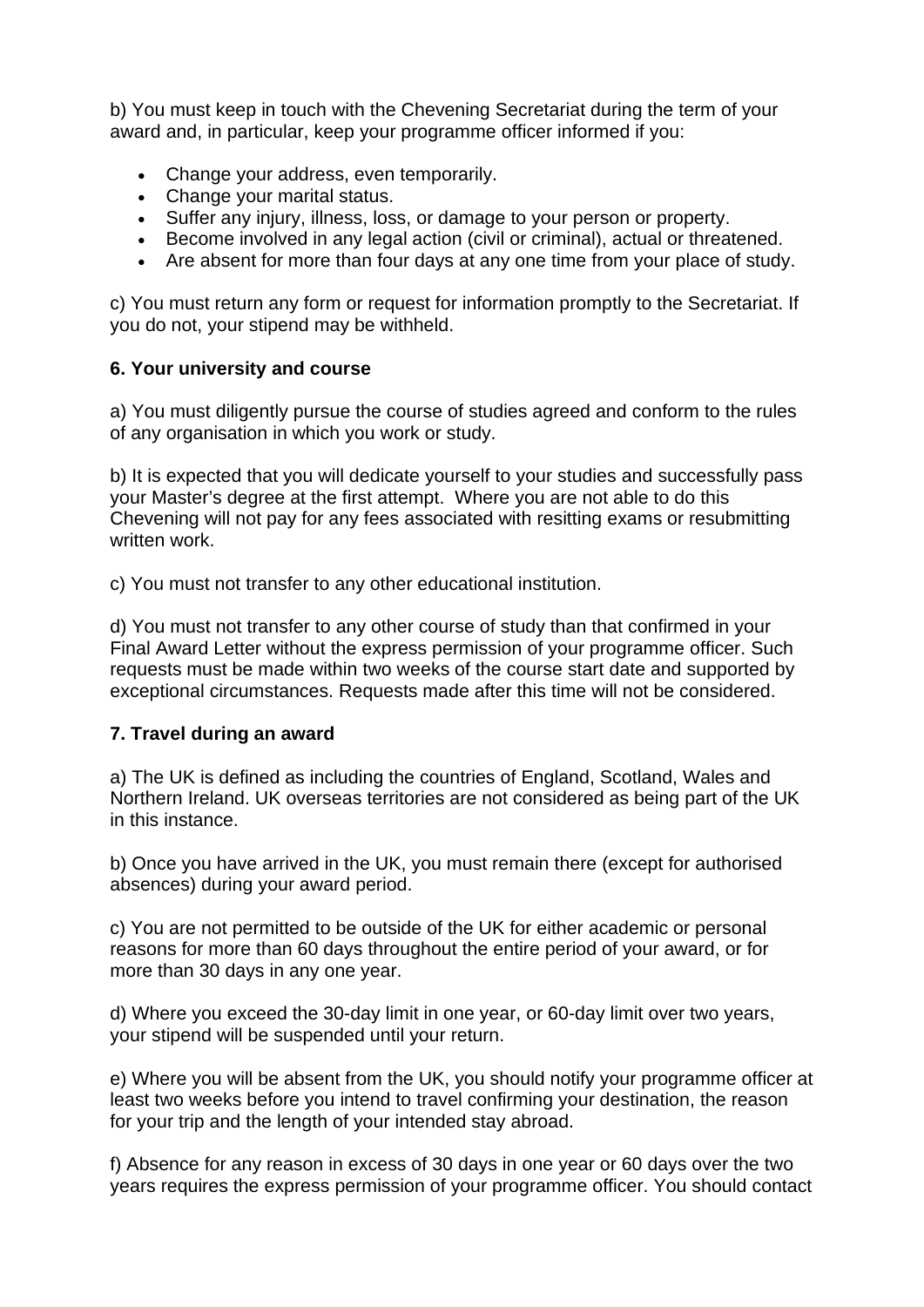them at least two weeks in advance of your proposed departure for further information. You should not assume that permission to travel will be granted.

#### **8. Conduct**

a) You must comply with the Chevening travel policy when booking your flights to and from the UK. If you do not, you may lose the entitlement to have your flight costs covered by Chevening.

b) Flights back to your home country must be booked at least two months before your award ends, if not sooner. Your programme officer will confirm the deadline to book your homeward flight by; stipends may be withheld if the Secretariat is not informed of your return flight details by the date given.

c) Your award is calculated to support your costs only. There is no provision for dependents of Chevening awardees. Awardees are advised not to bring dependents to the UK. The Chevening programme provides no financial or pastoral support for dependants and will not endorse the visa applications of, nor provide travel for, dependents.

d) You must complete and return all report requests and surveys sent to you throughout your Chevening Bilateral Award. Failure to complete reports and surveys may result in stipends and/or allowances being withheld or penalties being applied. If you are unable to complete the survey/report in time, you should contact your programme officer before the closing date to request an extension.

e) You must act as an ambassador for both Chevening and your home country during your award, whether in the UK or not, and remember that your actions and remarks will have an impact on the reputation of both.

f) You must not engage in political activities or in any other activities of a public nature likely to affect the British Government adversely.

g) If you share your Chevening experiences online, you should acknowledge that these views are your own and do not represent the Chevening programme or the FCDO.

h) You must not serve as an official representative (whether diplomatic, consular or otherwise) of any government during the course of your studies.

i) You must acknowledge Chevening in any publications (e.g. journal articles, book chapters or a thesis) resulting from your visit to the UK during the term of your Chevening Bilateral Award. You must cite Chevening as 'Chevening Scholarships, the UK government's global scholarship programme, funded by the Foreign, Commonwealth and Development Office (FCDO) and partner organisations.' You must also pass a copy of any such publication or broadcast to the Secretariat.

j) Any behaviour which is deemed to be in breach of the above conditions may result in an official warning regarding behaviour from the Secretariat and/or a formal letter of warning from the British embassy or high commission and may result in the withdrawal of your award.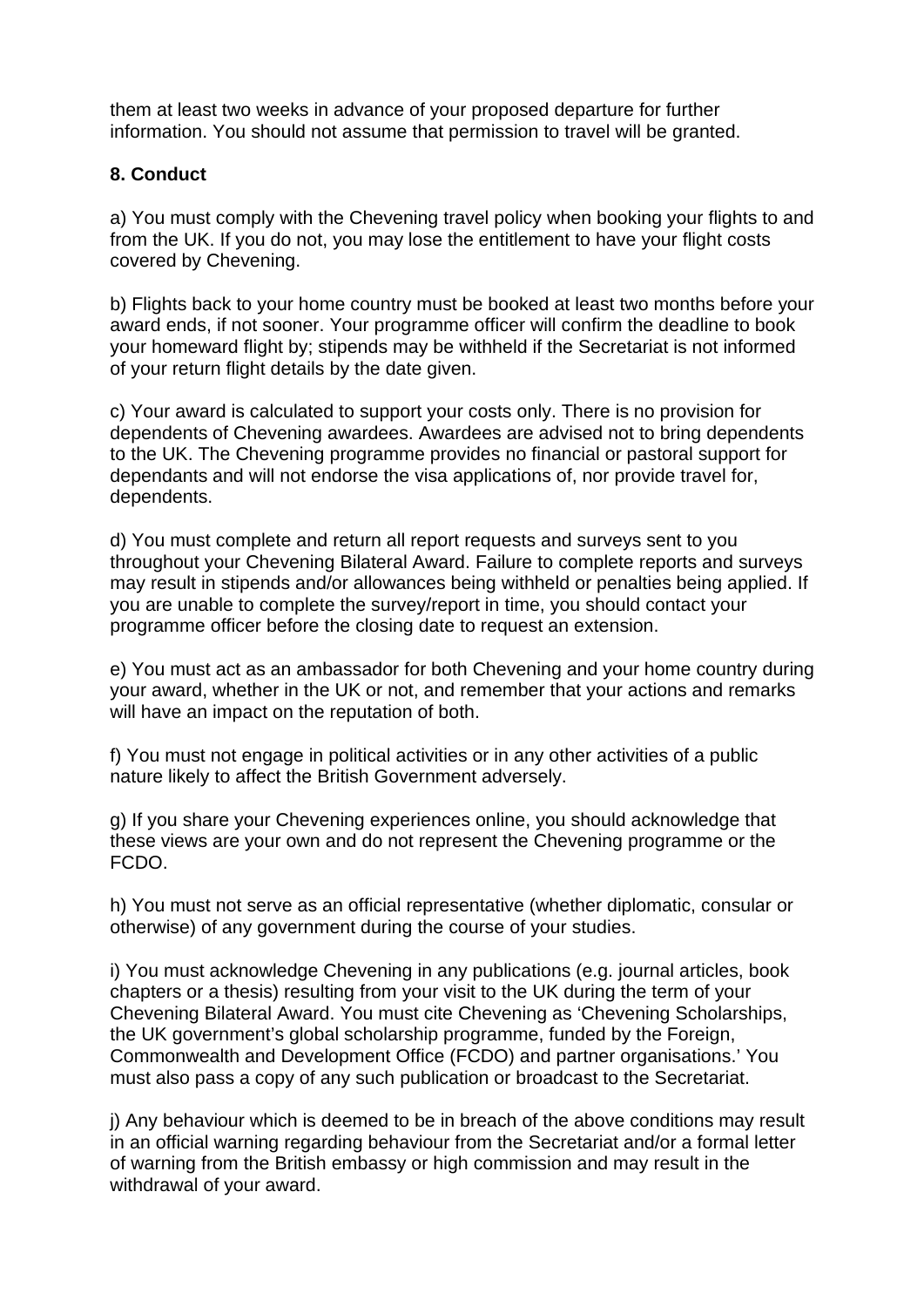## **9. Social media usage**

Chevening has a range of social media platforms for awardees and alumni to interact with. We look forward to receiving your comments and participation in discussions, and we encourage open, lively debate.

However, we do ask that our awardees and alumni adhere to certain good practices and conventions of polite and constructive discourse which you can find in our [social](https://www.chevening.org/current-cheveners/policies-for-2021/social-media-and-messaging/) media [policy.](https://www.chevening.org/current-cheveners/policies-for-2021/social-media-and-messaging/)

#### **10. Events and opportunities**

a) You must participate in the Chevening Orientation event at the beginning of your award.

b) You must participate in the Farewell event at the end of your award.

c) You may be excused from attending mandatory events in the following circumstances:

- Unavoidable course commitments.
- Ill health.
- Significant personal commitments.
- Where the date occurs outside the award period.

You must contact your programme officer for further advice if you believe one of these categories is applicable to your situation at least one week prior to the event or within two days following the event.

d) If you fail to participate in a mandatory event and have no exceptional circumstances (listed at 10.c)) you will be required to pay a £100 penalty. If you are in receipt of a stipend, this will be automatically deducted. Where you are not in receipt of a stipend you will be given one month to make the payment.

e) If you fail to participate in an optional event, having confirmed your attendance, not provided notice, and none of the above exceptional circumstances apply, you may be liable for the cost of your place at the event and may lose the opportunity to attend future events. Please see the specific event's guidelines for further information regarding this.

f) You must engage with other Chevening awardees by attending as many events/receptions organised by the FCDO and the Secretariat as possible whilst in the UK. If you are studying in your home country you should participate in digital events and opportunities offered by the Chevening Secretariat.

g) You must behave appropriately at all events which you attend and give appropriate notice to [engage@chevening.org](mailto:engage@chevening.org) if you are unable to attend.

h) Failure to participate in events (either mandatory or optional) once registered may result in future opportunities being withheld and your British embassy or high commission being notified.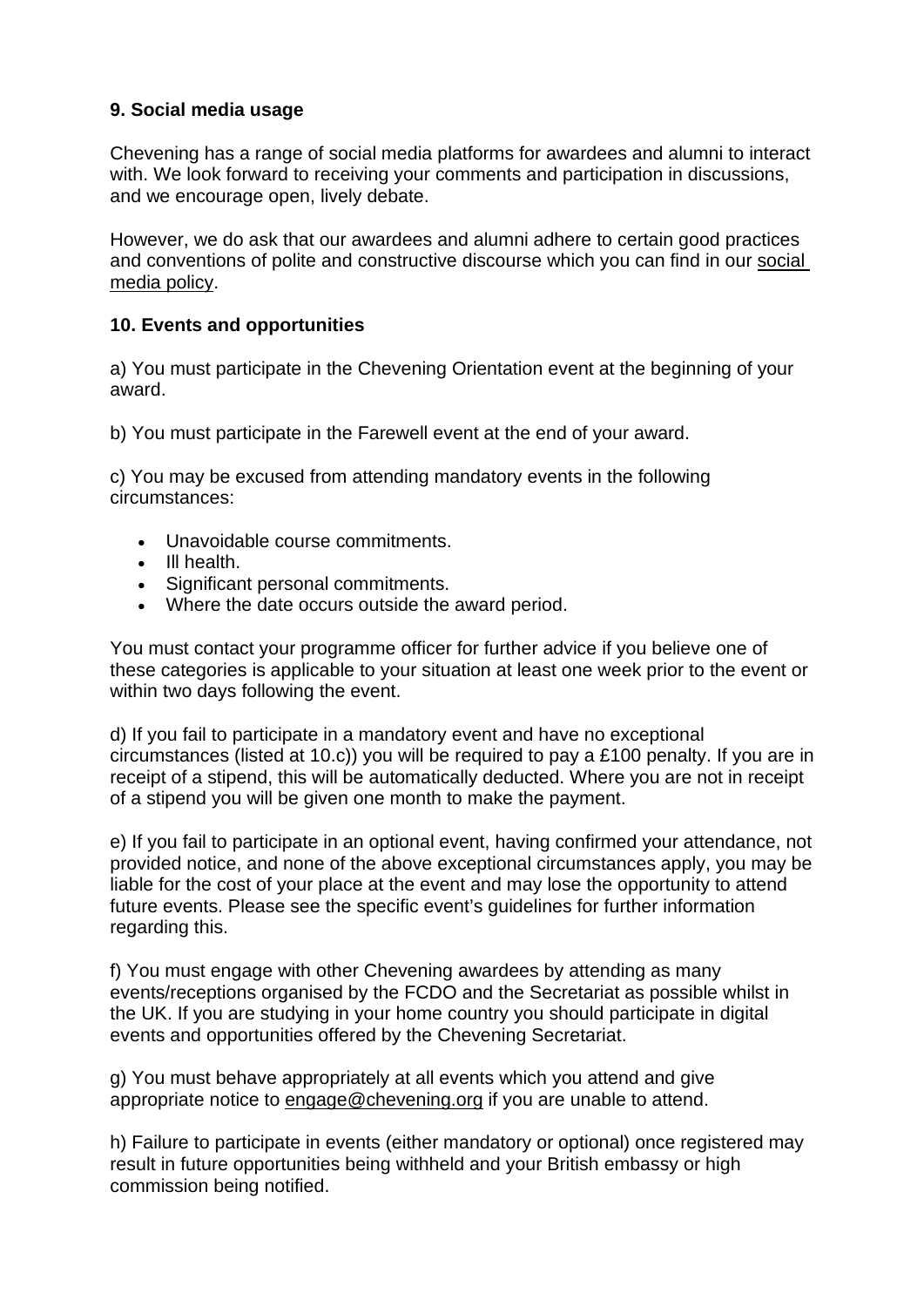i) Awardees and guests who sign up for Chevening events are responsible for their own safety and that of their belongings. The Chevening Secretariat assumes no responsibility for any physical harm or loss of personal belongings incurred while travelling to or attending our events.

j) If you have additional requirements that could affect your ability to participate in some of our events, please use your best judgment when signing up for those events and inform the organiser of your access needs as soon as possible. Please note that Chevening staff are not qualified to offer first aid, and if any medical emergencies arise during our events, you will be directed to the closest medical facility.

#### **11. Use of your data**

a) The FCDO and ACU will handle all information about awardees according to the data protection principles enshrined in UK data protection laws and specifically in accordance with the Secretariat's [privacy](https://www.chevening.org/about/privacy-notice/) notice.

b) In submitting an application and accepting a Chevening Bilateral Award, you accept that your data will be recorded and used by the FCDO and the ACU in the ways set out in these terms and conditions. For further information on the use of your data, please see the Secretariat's [privacy](https://www.chevening.org/about/privacy-notice/) notice.

c) In line with the [privacy](https://www.chevening.org/about/privacy-notice/) notice, the FCDO and the ACU may use and share an awardee's details for purposes necessary for the administration of the award.

d) The FCDO (or the Secretariat acting on behalf of the FCDO) may publish the names and basic details of candidates selected for awards in the exercise of its legitimate business interests and in accordance with the Chevening [privacy](https://www.chevening.org/about/privacy-notice/) notice.

f) In accepting a Chevening Bilateral Award you agree to provide the Secretariat with a short biography and photograph that can be published as a way of demonstrating the quality of award recipients. You may request not to have your biography published.

g) By accepting a Chevening Bilateral Award you consent to your details appearing in any Chevening Alumni directory on completion of your award unless you specifically request for your name to be excluded from Chevening Alumni directories.

## **12. Deferral of award**

a) Applications to defer awards will only be granted in the case of pregnancy.

b) In the case of pregnancy, or if you gave given birth in the preceding 26 weeks (6 months) before your course start date, you may either continue with your award or you may defer it until the following academic year. If you wish to continue with the award, you need to be aware that if you take an extended period of leave from your studies in the UK it is possible that your visa will be cancelled. If this happens, you will have to return home and apply for another visa before being able to resume your studies.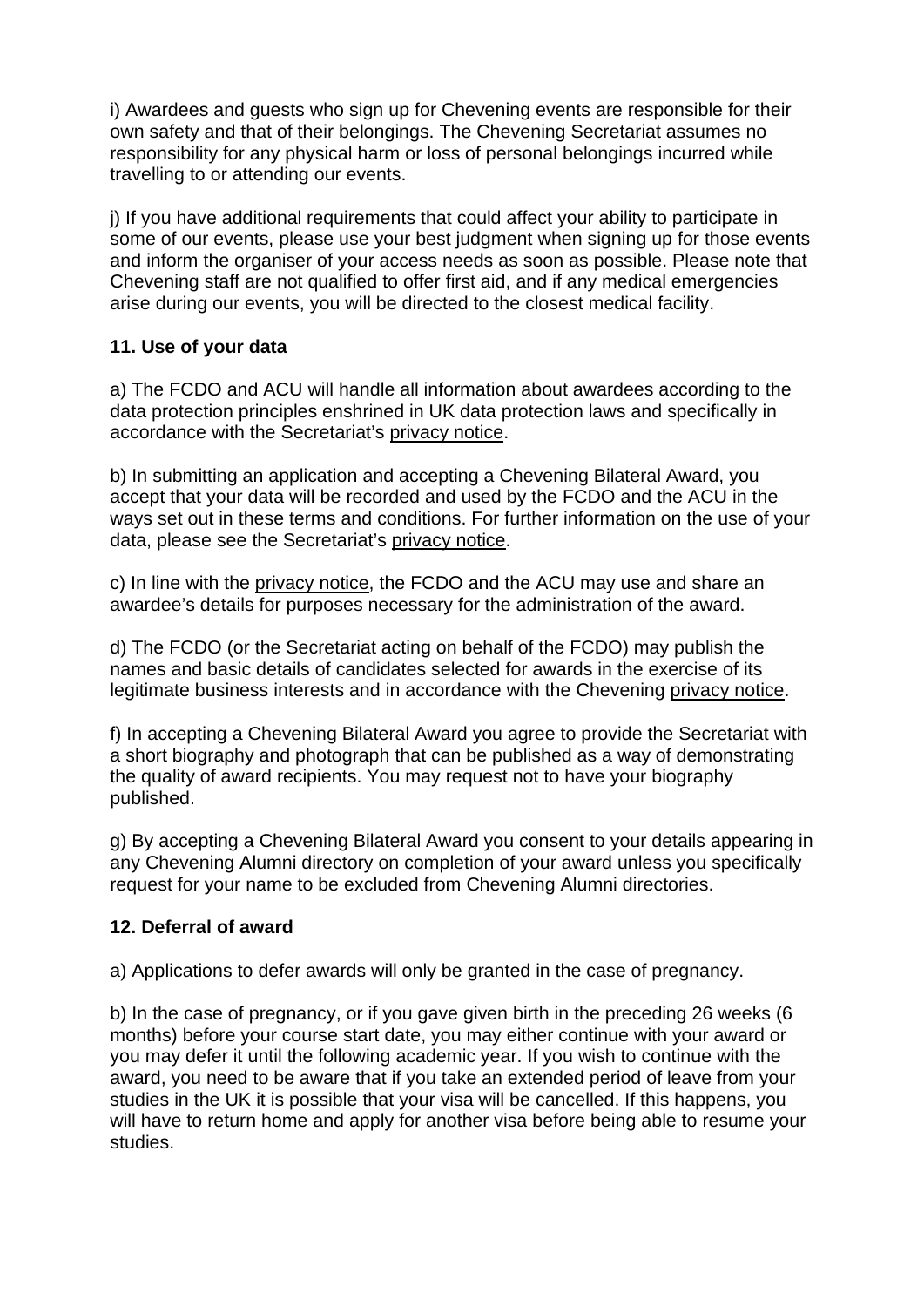c) All other candidates selected for a Chevening Bilateral Award who are unable to take up their award must normally withdraw from the programme and re-apply the following year.

## **13. Visas and immigration**

a) All regulations concerning immigration and visas are set by the Home Office and are subject to change.

b) You must abide by all conditions of your UK visa.

c) If you breach the conditions of your visa, the Secretariat may be required to issue you with a formal letter, notify the British embassy or high commission or partner and/or restrict further access to the Chevening network (via events or digital platforms). Depending on the nature of the breach, your university as your visa sponsor may be required to report the breach to the Home Office and potentially withdraw your sponsorship. This may lead to the Home Office curtailing your visa. In this case, your scholarship will be withdrawn.

d) You will be required to send evidence of your immigration status to your programme officer once you have arrived in the UK. Failure to return this evidence when requested will result in a financial penalty being applied.

e) You must inform the Chevening Secretariat if your immigration status changes when you are on award as it may impact your status as a Chevening Bilateral Scholar.

## **14. Conclusion of your award**

a) You must return home for a period of at least two years following the completion of your award. The Secretariat is unable to provide any letter of support which might be required to enable an awardee to stay on to work or study in the UK. The Secretariat will not allow repayment of scholarship funds to circumvent this condition.

b) If you do not remain resident in your home country for two years following completion of your award, this will be treated as a breach of an award condition and you will be liable to pay back all monies paid to you during the course of your award.

c) Applications to return to third countries for the two-year period may be considered in exceptional circumstances if returning to the home country is impossible due to conflict in that country.

d) You must not apply to switch to any other visa category or extend your current visa on completion of your studies.

e) You must inform the British embassy or high commission once you have returned to your home country and remain in touch following your return.

f) At the end of your award, if you are eligible for a return flight home, you must book this through the nominated travel agent by the deadline. Final stipend and allowance payments will be withheld if the information is not provided by the deadline given by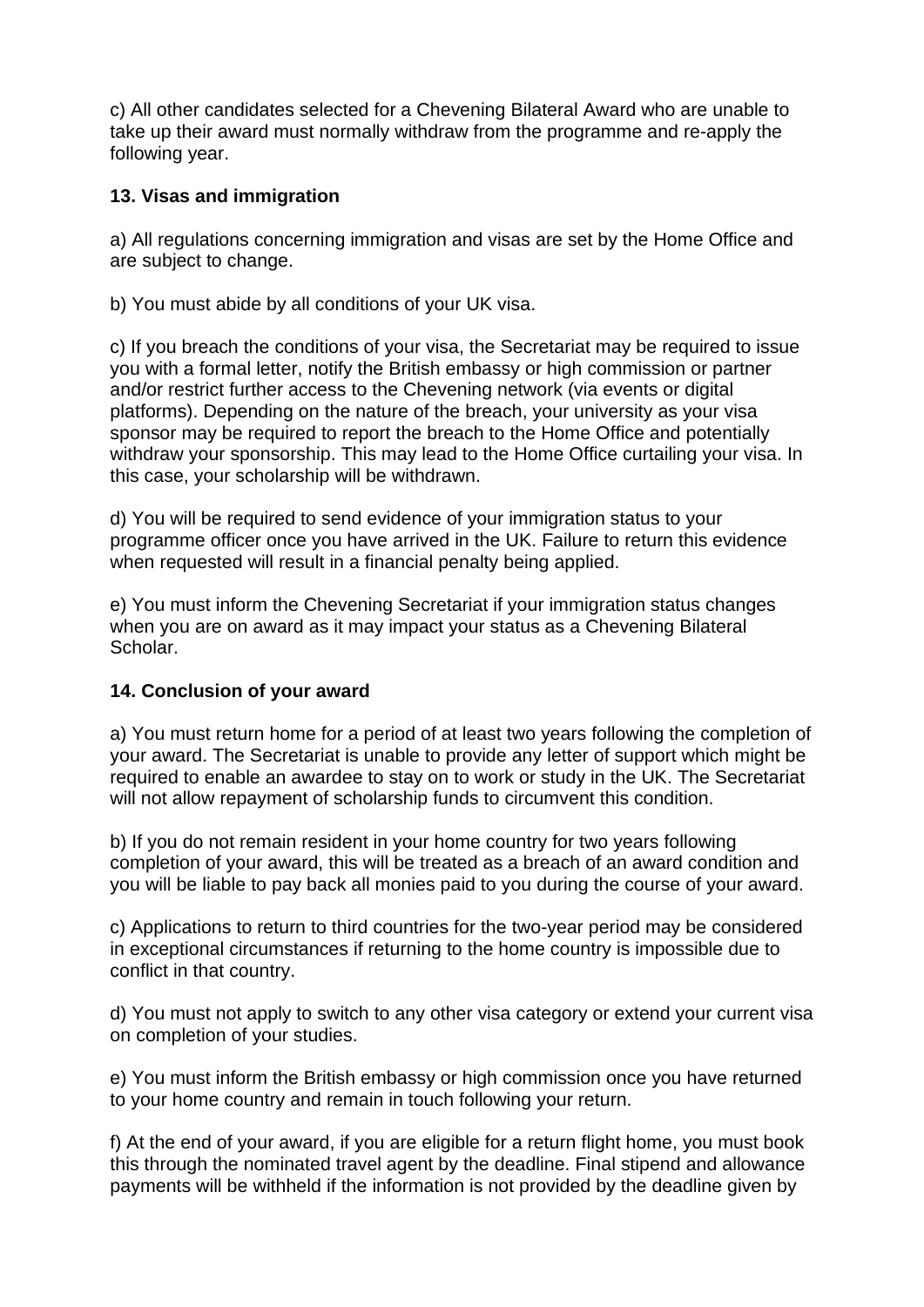the Secretariat. If you or a partner are responsible for booking your return flight, you must share the flight confirmation with your programme officer.

g) Your homeward flight must be taken by the date that your programme officer confirms. You will not be permitted to book a flight after your visa expiry date under any circumstances.

#### **15. Termination of an award**

The Secretariat, acting on behalf of the FCDO, will be entitled to terminate the award at any time, by immediate notice to you in writing, in the event of:

a) Misconduct, whether in connection with your study or otherwise.

b) Failure to make such progress in your study as is considered satisfactory.

c) Circumstances, such as illness, arising which, with your university's agreement, would render it impossible for you to complete your award satisfactorily or prevent the purpose of the award from being fulfilled.

d) Dismissal, for any reason, from your host university.

e) Breach of any local UK law and practices.

f) Conviction of bribery, in line with the UK Bribery Act, which came into effect on 1 July 2011. The current award will be rescinded and you will be banned from applying for a Chevening Bilateral Award or Scholarship for a period of up to five years.

g) Failure to comply with the conditions of your UK visa.

h) The discovery that you have submitted fraudulent documentation.

#### **16. Repayment of award funds**

a) In the event of such termination, the Chevening programme shall have no further obligation to you and you shall be bound to repay the amount that has been paid to you under the award, unless:

- The termination is a result of your ill health and this has been certified by a registered medical practitioner.
- The FCDO/Secretariat has exercised its discretion to exempt you from this condition.

## **17. Amendments**

The FCDO reserves the right to change these Terms and Conditions at any time and the current version can be found on the Chevening website. Once an acceptance form has been signed, this confirms that you agree to these terms and conditions and are bound by them.

#### **What happens if I breach a condition?**